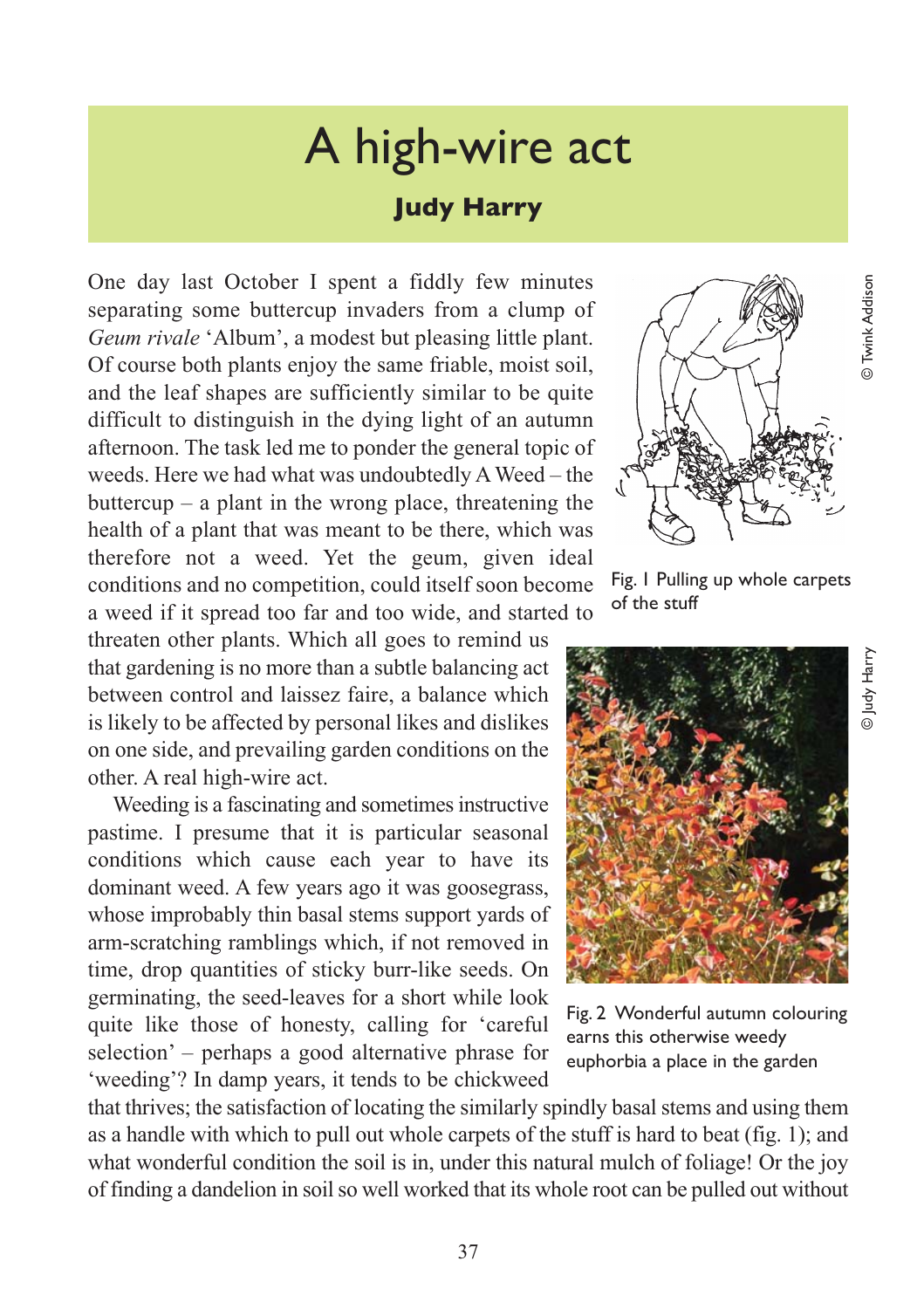

Fig. 3 An intruder in the goose paddock



Fig. 4 Wiry stems of wild vervain create an interesting effect

© Judy Harry © Judy Harry



Fig. 5 A naturally attractive partnership

leaving any little bits behind. In propagating manuals, such bits would be referred to as root cuttings: in your and my garden they are an unmitigated pest. In this way we get to know a lot about plants, their growth habits, and their effect on their environment.

Last year it was petty spurge (*Euphorbia peplus)*, a prolific little weed of disturbed ground, whose seeds I suspect benefited from the coat-crackingly-cold winter. Fortunately they are relatively easy to tweak out. I deliberately grow another euphorbia which seeds prolifically; I think it must be plain green *Euphorbia dulcis*, better known in its mildew-prone, purpleleaved form *E. d.* 'Chameleon'. Whatever it is, I mutter irritably to myself in the spring when having to remove countless little plants which have resulted from seeds pinging on to the gravel near the parent plant, which thrives in a poor and sunny situation next to an old clipped yew. When late summer comes, however, I stand and admire the fantastic flaming orange and red of its persistent bracts, standing out boldly against the glossy dark green foliage (fig. 2). Thus, while in spring

> I regard it as a weed, in autumn it is most definitely a valued garden plant.

Getting to know both the weedy, often wild, members of a genus and the more desirable garden ones is an interesting exercise in itself. The trend towards milder winters, so spectacularly confounded by the events of November and December 2010, had made *Verbena bonariensis* into a more or less reliably perennial stalwart for the late-summer garden. It had aroused my interest in this genus, and I was intrigued to find *V. officinalis* (vervain) (fig. 3) growing as an escape in the goose paddock. It has the characteristically wiry stems of its cousins, studded with tiny flowers, and has a sort of textural interest, quite like a scrunched-up roll of wire netting (fig. 4). It makes quite large, indestructible plants, seeds very freely, and the geese don't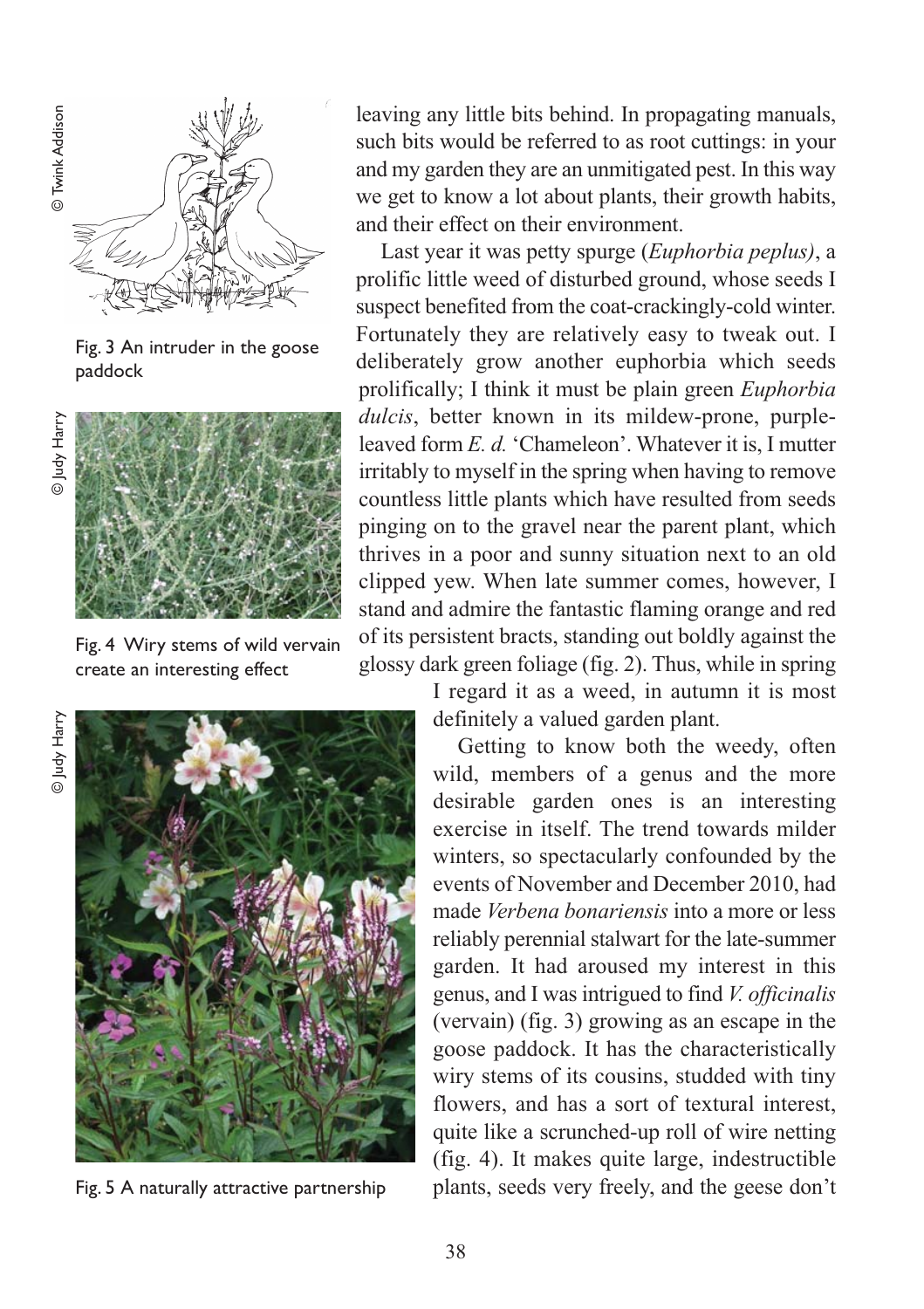keep on top of it, so my botanical interest will probably be superseded by practical common sense. (Which means it will be regarded as A Weed and be removed). Not so *V. hastata* f. *rosea*, which I am pleased to say has settled into a sunny border of light sandy soil. It is not now where I first planted it, but last year it had self-seeded in front of an unnamed alstroemeria with whose colouring it blends most artistically (fig. 5). I hope it will continue to choose such good companions.

Weeds, or wild flowers, can of course perform a useful function for wildlife. In spite of freezing winter temperatures only weeks before, spring 2011 found early-flowering red deadnettle on a patch of fallow ground providing vital food for bumblebees (fig. 6). In May last year, in the stunning Bee and Butterfly borders in the Cambridge Botanic Garden, there were swathes of wild plants among the cultivated ones. *Cerinthe glabra* (yellow-flowered cousin to the fashion plant of the 1980s, *C. major* 'Purpurascens') (fig. 7) and deep-red-flowered *Cynoglossum officinale* looked very impressive. Introducing them into flower borders would have to be done with care,

as both could become weeds of the most prolific sort, but they would certainly keep the bees happy.

As a novice gardener (fig. 8), I had little understanding of the way in which many bulbs spread so freely by bulbils or seed: I suppose I just didn't ask myself where all the grape hyacinths were coming from! In common with many gardeners, I find the swathes of foliage of the common *Muscari neglectum,* lolling about all over the place, very irritating. Which is why it is such a joy to grow *M. azureum* (fig. 9), not only because I love the colour of the flowers, but because the foliage is so much tidier. However, it is proving to be as generous with its seedlings as its cousin is with its leaves. Time will tell whether this pretty bulb will earn the designation of weed. Nearby is one of the celandines, *Ranunculus ficaria* 'Randall's White' (fig. 10), whose flowers are in fact more top-of-the-milk cream than



Fig. 6 A good food source in the spring



Fig. 7 *Cerinthe glabra*



Fig. 8 As a novice gardener, I had little understanding of the selfseeding habits of bulbs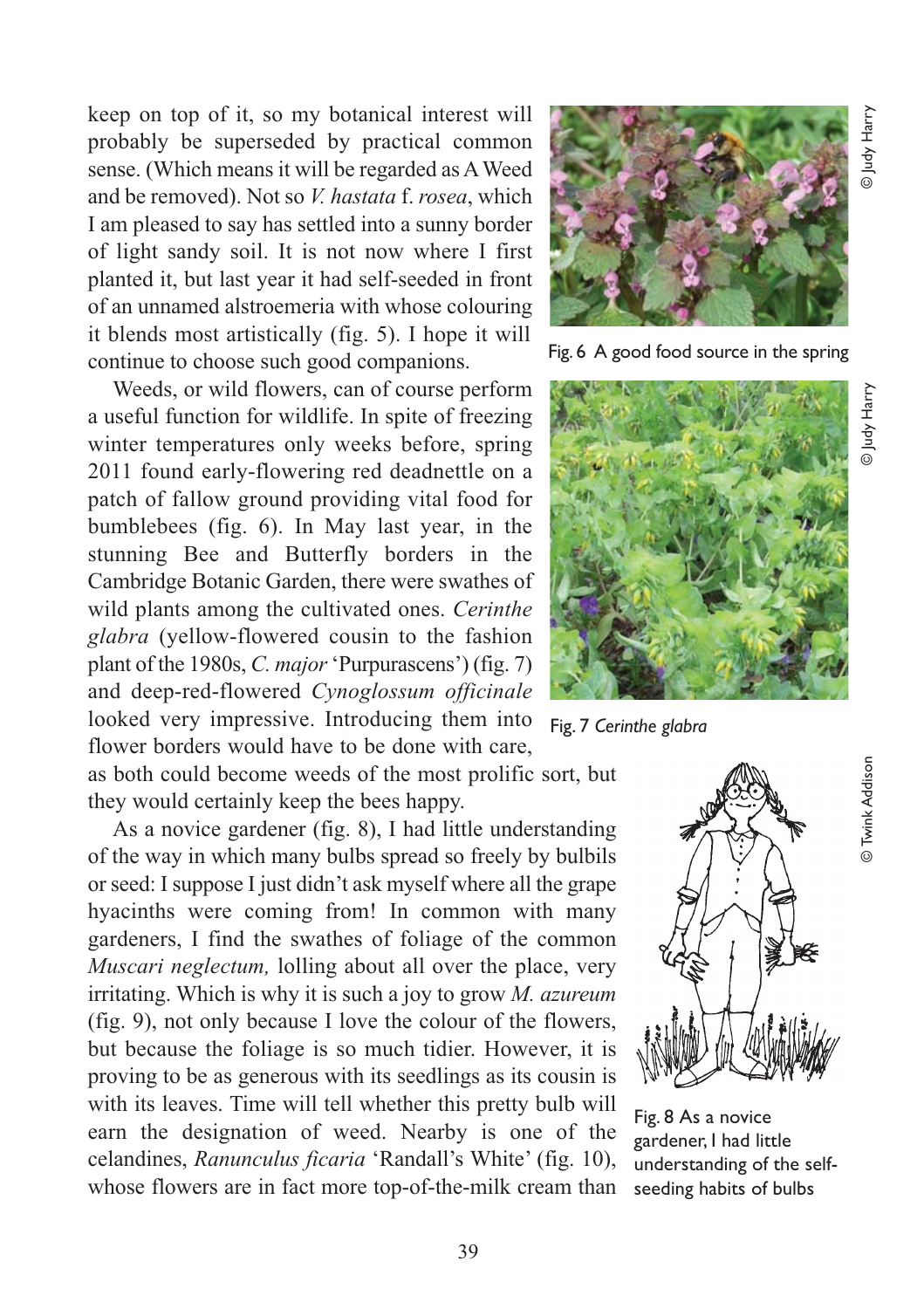

Fig. 9 A forest of little seedlings already surrounds *Muscari azureum*



Fig. 11 Handsome pokers of berries are a valuable autumn feature of *Arum* 'Chameleon'

© Judy HarryJudy Harry



Fig. 10 A tiny dark-leaved seedling has appeared under the leaves of *Ranunculus ficaria* 'Randall's White'

white. I bought it at an HPS AGM, which always presents opportunities for adding little gems to our spring gardens. Last year I noticed that a seedling with dark leaves was nestling under its leaves, so it looks as if a seed of something like *R. f.* 'Brazen Hussy' must have hitched a ride in the compost. A bonus, although I can almost hear my mother questioning the wisdom of growing any celandines, since her garden was infested with the wild form, a major weed for her.

Also featuring in the spring is *Arum* 'Chameleon' (fig. 11). I have loved this plant since first acquiring it, I think, at another HPS meeting. The subtle marking on the leaves is lovely, but not quite as lovely is its ability to self-seed, usually as a true form, around the garden. The logic would be to remove the pokers of orange berries in the autumn, for they must

be attractive to birds, who drop the seeds all over the place, having devoured the surrounding flesh. But to remove them is to rob the late-autumn garden of a very fine feature. I have yet to solve this dilemma.

It's a source of great satisfaction that the more unusual and expensive snowdrops often establish themselves just as merrily as the common ones. In one border, *Galanthus elwesii* 'Comet' hops about among equally adventurous *Corydalis solida* and, as they both disappear below ground by May, they leave plenty of space for later flowering *Lunaria annua* var. *albiflora* 'Alba Variegata', *Lychnis coronaria*, *Alstroemeria psittacina* and *Nicotiana sylvestris,* all of which persist by seeds or spreading roots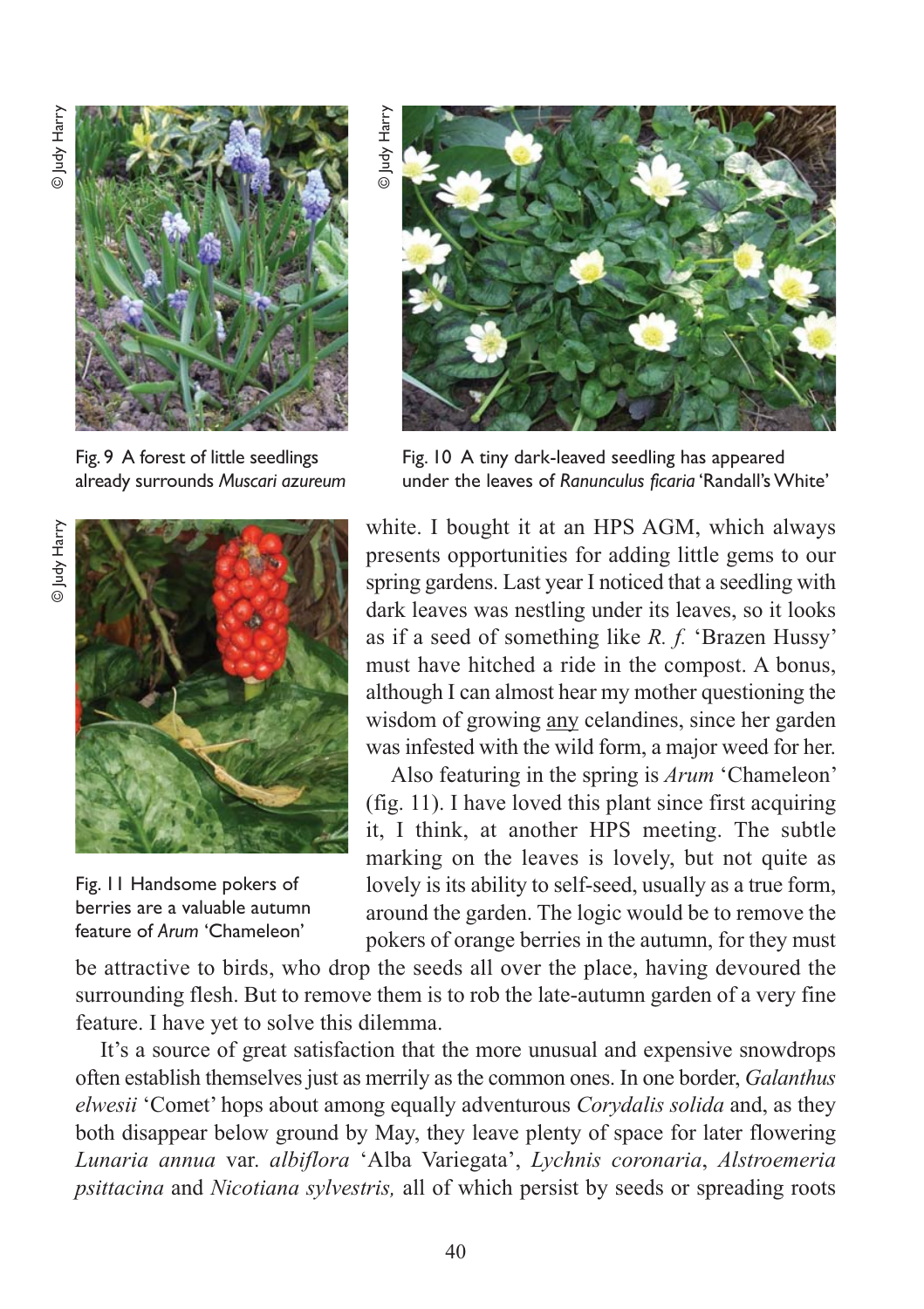

Fig. 12 *Corydalis solida* and the bold leaves of *Galanthus elwesii* 'Comet' will have disappeared by the time other plants in this border are needing space to flower

(fig. 12). I leave them to get on with it, and value all of these spreading, but to my mind non-weedy, plants.

Which, of course, brings us back to the fact that beauty is in the eye of the beholder, with weeds more so than most. I now regret having planted the good old (1860) *Hemerocallis fulva* 'Flore Pleno' (fig. 13) for its burnt-orange colouring. I still love its flowers, but oh those leaves... I haven't quite got to the point of one gardener I know, whose garden was so infested with a pink autumn-flowering anemone that she resorted to glyphosate to get rid of it, as did a neighbour of ours with her too-plentiful patches of lily of the valley. It can be very discouraging for anyone who's trying to establish either of these plants in their own garden. It can also be infuriating when, having confessed to failure, another gardener says with an unmistakeable air of smugness

"Oh, it grows like a weed for me", the implication being that one is not really trying, or that the prolificacy of the plant in question is somehow a compliment to the (smug) gardener (fig.14). We all know that plants have their own ideas about what constitutes a suitable home, which is where garden conditions come into the balancing act.

I have had to persevere to get pretty *Orlaya grandiflora* established here. The advice is always to allow it to self-seed but, as with getting a job (no experience – no job; no job – no experience) one has to get it to grow in the first place. Anyway, last year it did eventually flower for me, and I have been sprinkling the seeds around while making

Fig. 13 The sumptuous flower of the old double orange *Hemerocallis*; shame about the leaves



Fig. 14 "Oh, it grows like a weed for me..."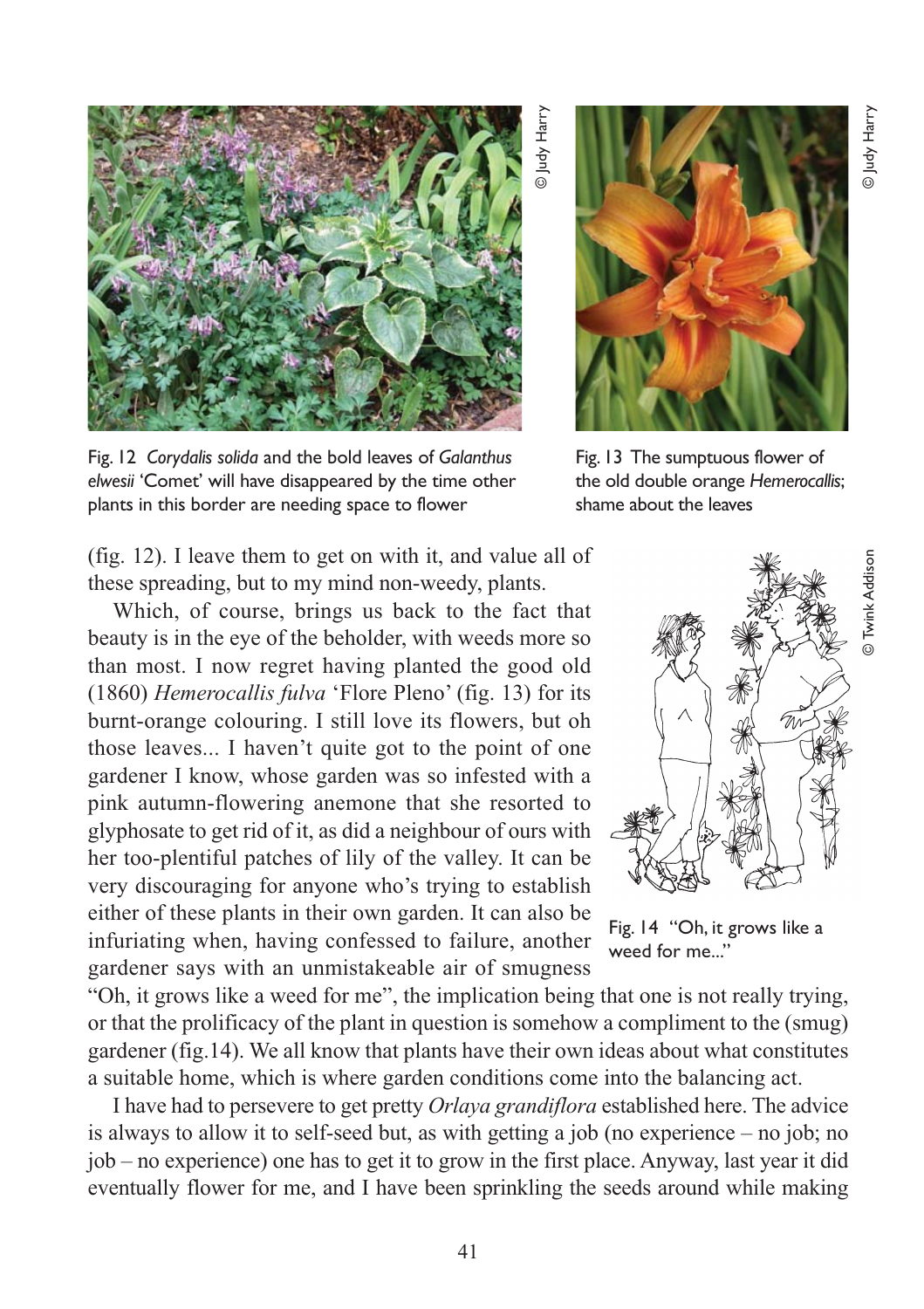encouraging noises. Perhaps it would be easier to get *Ammi majus* going. Christopher Lloyd, in his lovely book *Colour for Adventurous Gardeners*, advises sowing it in autumn. I suspect that it was his gardening style that influenced the striking bed of dahlias and *Ammi majus* in the Cut Flower Garden at Scampston in July 2011 (fig. 15). A more rational gardener than me might ask why I was striving to grow plants that look



Fig. 15 *Dahlia* 'David Howard' contrast with the lacy flowers of *Ammi majus*



Fig. 16 I would probably never have planted this *Campanula trachelium* here myself

very like the wild cow parsley that thrives outside the confines of the garden, and inside it too if I haven't spotted a green seedling among the patch of dark-leaved *Anthriscus sylvestris* 'Ravenswing'. The answer, of course, is that we strive all the time to grow new things, to expand our horticultural horizons, to face up to a challenge... I could go on, but will spare you.

In my garden various plants have succeeded to the point of becoming welcome weeds. Having planted up a bed of Sweet William for cutting, I was surprised to find how freely and easily it establishes itself as a 'perennial biennial' wherever its seeds can reach. Next to it is a bed of Dutch iris, also grown for cutting, and this too has become a mass of bulbs and, in due course, flowers, without any effort at all on my part. I'm not sure how well they would do in the rough and tumble of a mixed border, though. In recent years, *Campanula trachelium* has made great strides in its attempt to take over the world, or my small corner of it anyway. I am ruthless about pulling out what I don't want, and likewise removing any plants that show signs of campanula rust, which is, annoyingly, a quite common occurrence. Where I leave plants they put on a fine show in various shades of blue, and occasionally white, and as always with self-seeders, in places where I would never have thought of putting them (fig. 16).

Weediness doesn't always depend on seeding, as anyone who has tried to get rid of ground elder, couch grass or bindweed will know. (Funny how I always seem to end up mentioning bindweed.) The lovely species roses known collectively as the Burnet Roses (fig. 17) have very spreading roots and for this reason in the trade they are often budded on to less invasive

stock. The only time I tried growing one such, I found that it struggled, whereas the two I planted on their own roots do much better. It's in their nature, I think, to refresh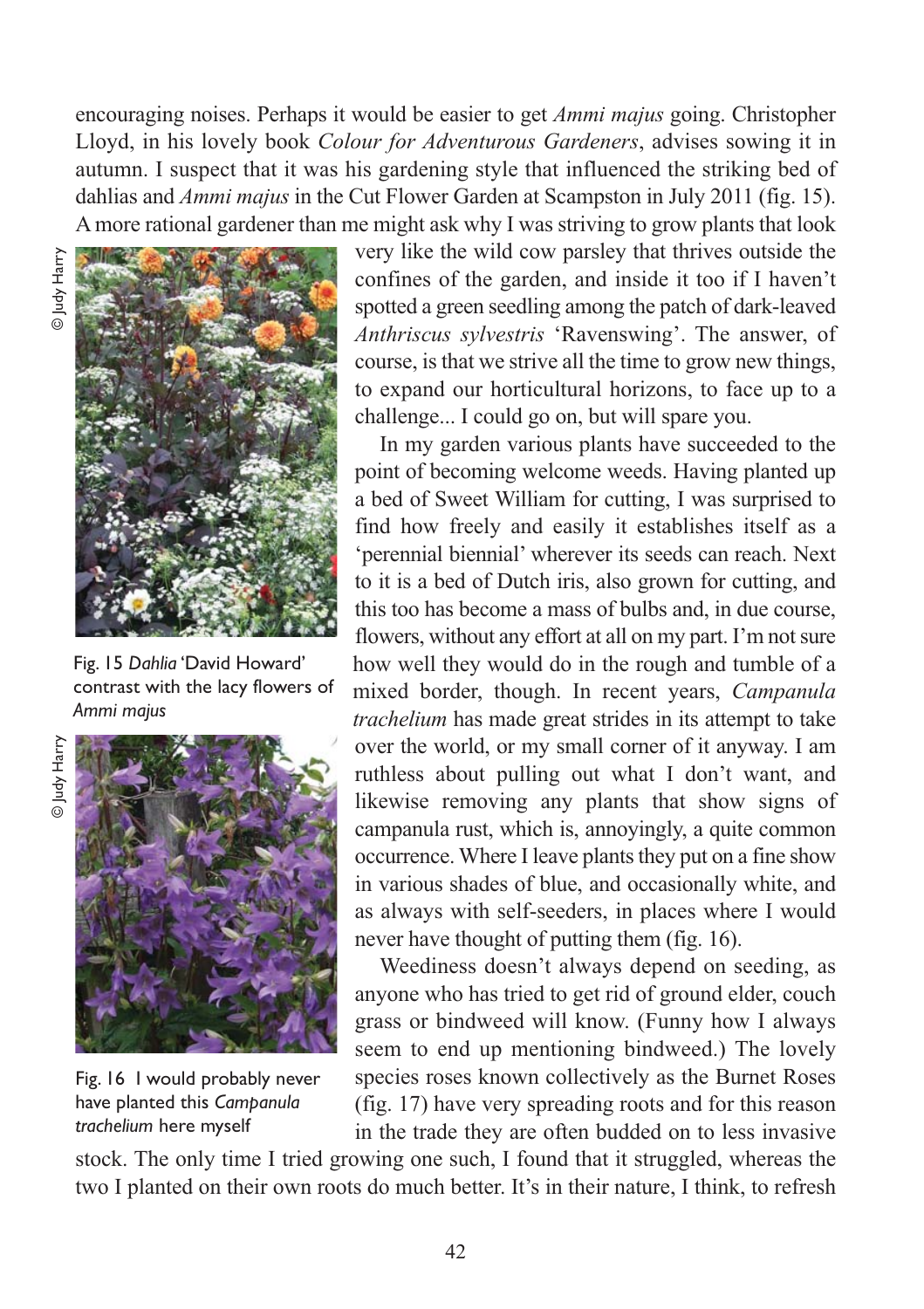themselves by spreading to new ground. This means that one must place them where it's possible to prune out older growths while tolerating a certain amount of unplanned re-establishment elsewhere.

Also spreading by the root, *Phlox paniculata* has surprised me with its territorial ambitions (fig. 18). Phloxes have a bit of a struggle here as summers are often so dry, but mulching has helped it to become a reliable and long-flowering presence with its delicate starry flowers. But it is spreading, and probably for the same reason that the rose does – to find fresh ground. I must refresh the soil before doing some replanting. Another phlox, *P. paniculata* 'Lichtspel' (one of Piet Oudolf's introductions) also spreads, whereas one that came from my mother's garden clumps up only slowly.

Dry summers don't worry *Agastache*, which therefore does well here and gently self-seeds. I was very taken with *A.* 'Black Adder' at Harlow Carr, planted with *Salvia nemorosa* 'Amethyst' and *Geranium* Rozanne (front cover). However, I understand it to be a sterile hybrid, so there will be no chance of its becoming a self-seeder if/when I get hold of a plant. In the meantime, golden-leaved *A. rugosa* 'Golden Jubilee' (fig. 19) thrives and generally produces one or two true progeny. They are easy to move and place where they will make a useful contribution.

An aspect of usefulness that has only recently dawned on me is to make the most of some selfperpetuating, and therefore free, plants as fillers in seasonal troughs and pots. *Milium effusum* 'Aureum' proved invaluable for bulking up a planting of dahlia and antirrhinum in a stone trough (fig. 20). Small seedlings were potted up in the previous autumn and they grew on to make nice chunky little plants by the following May. Interestingly, in the trough they remained quite compact and did not run to flower and seed, and thereby continued to serve their purpose until hoiked



Fig. 17 I've learned to let *Rosa* x *harisonii* 'Williams Double Yellow' go where it wants, as long as it still partners golden *Cornus alba* 'Aurea'



Fig. 18 Delicate starry flowers top the tall stems of *Phlox paniculata*



Fig. 19 The golden foliage of *Agastache* 'Golden Jubilee' really zings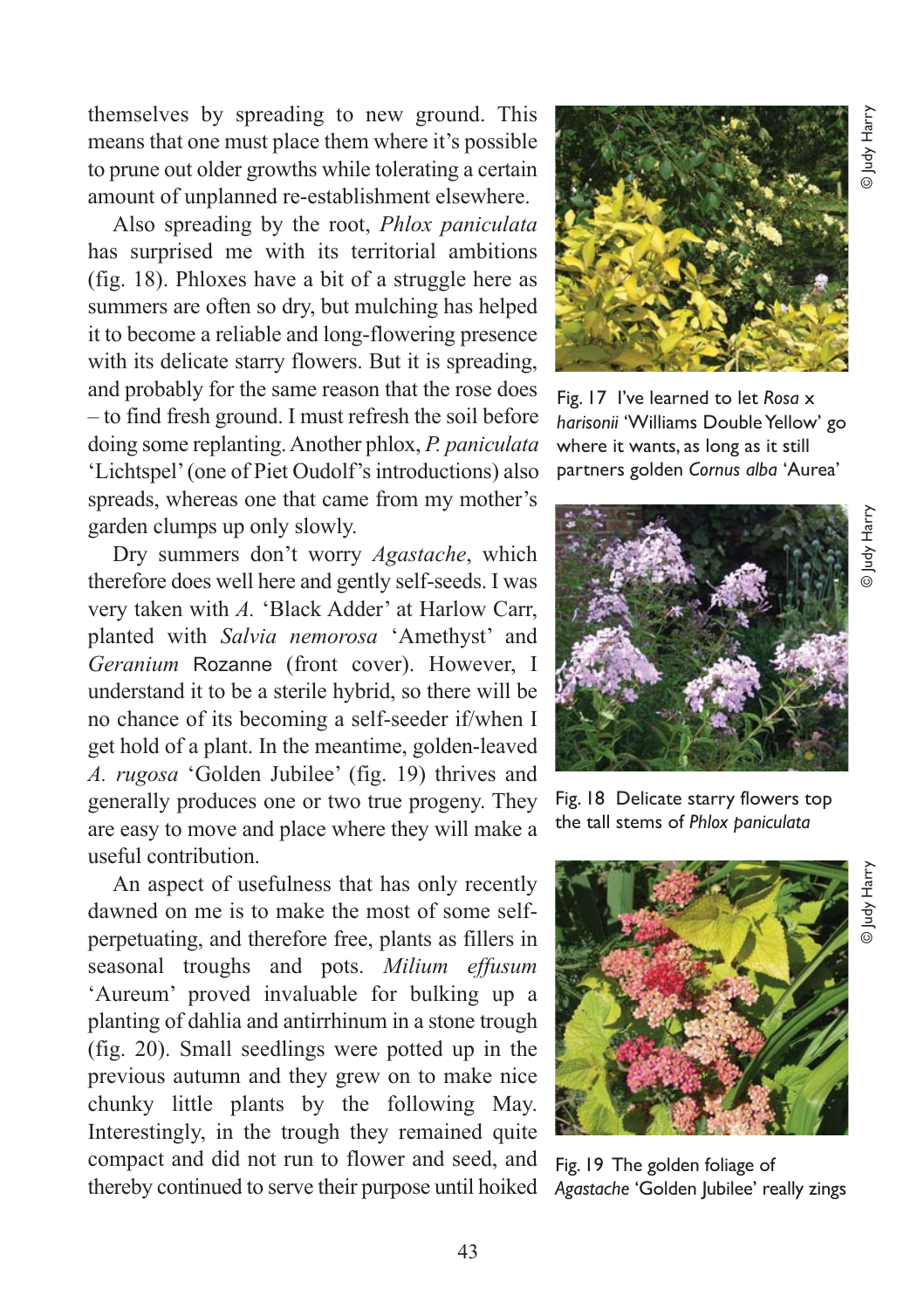

Fig. 20 A jolly mix of *Dahlia* 'Lolo' and antirrhinum, filled out with *Milium effusum* 'Aureum'

out when it was time for the winter bedding to take their place. Seedlings of *Elymus magellanicus* have also come in useful for providing height and contrast in pots, and I use a dark-leaved bugle and golden feverfew this way, as fillers.

We rely on foliage, too, to complete the bigger picture. A group of all-green, but contrasting plants, for example, growing as happily as weeds, is a lovely sight (fig. 21). I have in mind a group consisting of *Iris pseudacorus, Sanguisorba*

*obtusa, Polystichum setiferum* Divisilobum Group and a striking, still unidentified, ivy. (Suggestions please to the Editor.) They look well because the cool and damp conditions at the root suit them, a factor that leads to the success of moisture-loving plantings beside streams and in gullies. At York Gate (fig. 22), visited on the 2010 Summer Gardens Day, the impressive Stream Garden with *Darmera peltata, Lysichiton* and *Matteuccia struthiopteris* made a beautifully cool and peaceful picture. I was therefore rather startled to find lysichiton on the list of potentially dangerous and invasive plants on the Plantlife website<sup>1</sup>.

After countless magazine articles and media features, we are all familiar with the danger of invasive aliens outcompeting our natives. Sad in a way, because Himalayan



Fig. 21 One never tires of green foliage in all its variety



Fig. 22 Cool green shade in the Streamside Garden at York Gate

Balsam is a beautiful plant with a haunting perfume, and giant hogweed, with its burning sap and unstoppable advance, is a handsome brute<sup>2</sup>. So to find a muchextended list of plants that could be regarded as mad, bad and dangerous to know is also rather alarming. Would you